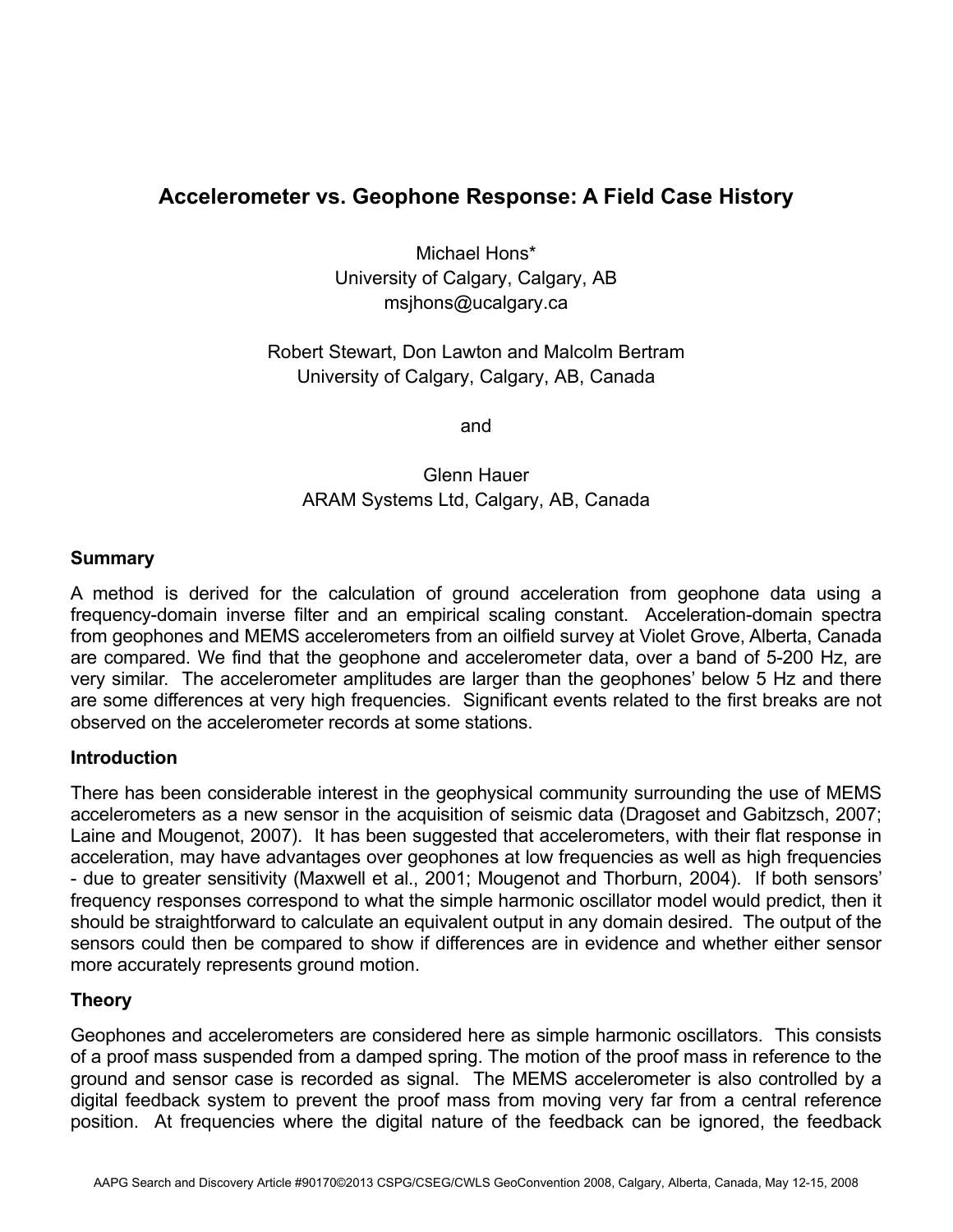operates as another restoring force like a supplemental spring. This effectively very stiff spring, with its correspondingly high resonant frequency, means that the residual proof mass displacement detected in a MEMS accelerometer is directly proportional to the ground acceleration.

For a geophone, the velocity of the proof mass relative to the acceleration of the ground can be found from the simple harmonic oscillator equation and used to determine the ground acceleration from the geophone data. Taking the Fourier transform of the simple harmonic oscillator equation allows us to replace time derivatives with iω. Rearranging, as required for a geophone, gives

$$
V_G = k_G \frac{\partial X}{\partial t} = k_G \frac{-i\omega}{-\omega^2 + 2i\lambda\omega\omega_0 + \omega_0^2} \frac{\partial^2 U}{\partial t^2},
$$

where  $V_G$  is the voltage output from the geophone,  $k_G$  is the sensitivity (in V•s/m), X is the displacement of the proof mass, U is the displacement of the ground,  $\omega_0$  is the resonant frequency and  $\lambda$  is the damping factor.

The amplitude and phase response are shown in Figure 1a. The result relating to ground velocity is found by replacing one ∂/∂t on the right hand side with iω. The result relative to ground velocity is often referred to as the 'geophone equation', and has historically been of use because it shows that correcting the phase of the geophone-acquired data to zero gives a high-pass version of ground velocity (Figure 1b). There is no physical reason, however, that a geophone may represent only ground velocity and not ground acceleration or ground displacement.

Once we have acquired the geophone data, inverse filtering with

$$
\frac{\partial^2 U}{\partial t^2} = \frac{1}{k_G} \frac{2\lambda \omega \omega_0 - i(\omega_0^2 - \omega^2)}{\omega} V_G,
$$

gives ground acceleration amplitudes from geophone data. This data can then be directly compared to MEMS accelerometer data.



Figure1: a) Left: geophone response to ground acceleration. b) Right: geophone response to ground velocity.

## **Examples**

Multicomponent seismic data were acquired in December, 2005 near Violet Grove, Alberta, Canada in the Pembina oil field. Three sensors (two 3C geophones and one Sercel DSU3-408 MEMS) were simultaneously laid out at 8 stations, with a separation of  $\sim$ 1 m from each other and a 20 m group spacing. At two stations, a third analog geophone was also planted (Figure 2a). Only the vertical component of the sensors is considered here. The geophones were recorded with an ARAM Aries instrument, while the accelerometers were connected to a Sercel 408UL system. The ground was solidly frozen when the sensors were laid out (Figure 2b), and warm water was used to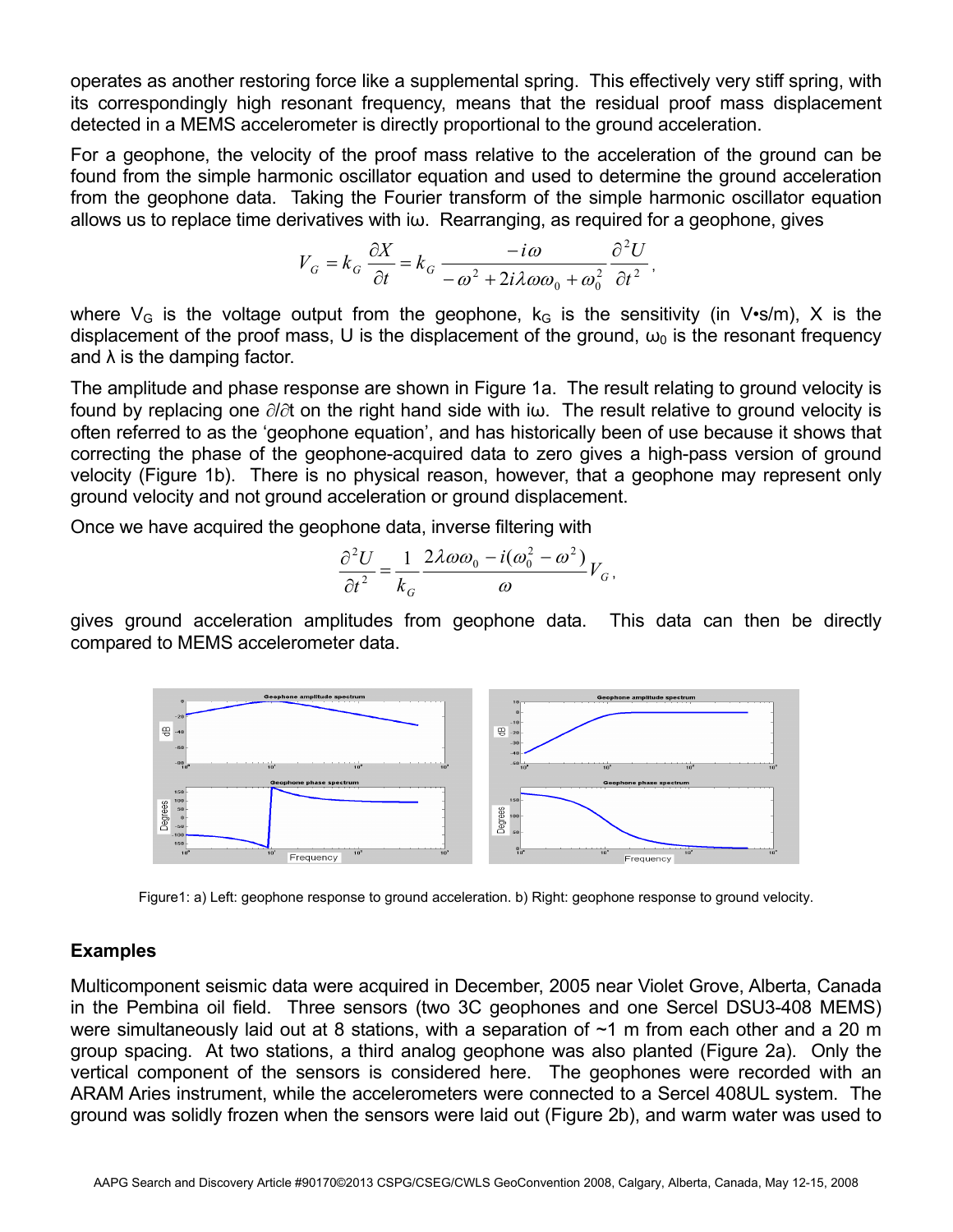soften the earth so the sensors could be planted. The sensors then froze into the earth after planting, so in all cases coupling was excellent. A total of 222 dynamite shots were recorded. This provides a test case to observe differences between geophone and MEMS sensors.

Ground acceleration receiver gathers were calculated from each geophone, using its quoted sensitivity (with damping). These were compared to the DSU, assuming the DSU amplitudes represented  $mm/s<sup>2</sup>$ . The DSU spectrum was very similar to those of the geophones, especially below the dominant peak down to ~5 Hz, but offset by a constant. Multiplying the DSU data by 1.25 gives the result in Figure 3a. The other receiver gathers were inspected to see if there was any appreciable deviation from this scaling factor at other stations or with varying amplitude, and none was observed (Figure 4a).



Figure 2: a) Left: Map of sensor test (blue-shots 1-75, red-shots150-222, yellowreceivers). b) Right: Sensors at a station (third geophone not present at this station)

Clearly some differences exists at high frequencies at station 5183 (Figure 3a). Comparison of results for shots 1-75 and shots 150-222 at stations 5183 and 5184 (Figures 3a and b, 4a and b), shows that the pattern of the spectra is consistent with station, but not consistent overall. At station 5183, the DSU recorded lower amplitudes just above the dominant frequency, and at frequencies above 100 Hz. At station 5184, this pattern was not evident. Close examination of station 5183 found that differences were largely constrained to the first breaks, especially those nearer the shot point. Figure 5 shows a time domain comparison where high frequency events following the large break are apparent in the geophone gather, but not in the DSU gather. Note that these are acceleration traces, so double integrating such high frequency events, even at large acceleration amplitudes, will mean those events were extremely small displacements. Apparently at some of the locations, conditions prevented the DSU from recording these very small high frequency events.

The amplitude spectra above will all be weighted toward the highest amplitudes, i.e. the early arrivals at near offsets. Comparison of amplitude spectra from gathers excluding these areas (Figure 6a), finds that the recorded amplitudes are very similar (Figure 6b). Even isolation of the smallest amplitudes (at late times, far offsets and before first breaks) failed to yield significant differences among the sensors between 5 and 200 Hz. It appears that over the data band that would most likely be included in, say, a deconvolution design window, the amplitude spectra acquired through the digital accelerometer and the analog geophone are quite similar.

At frequencies below 5 Hz, the DSU displays consistently higher amplitudes than the geophone. Whether the accelerometer is recording more signal or is noisier in this range is under investigation.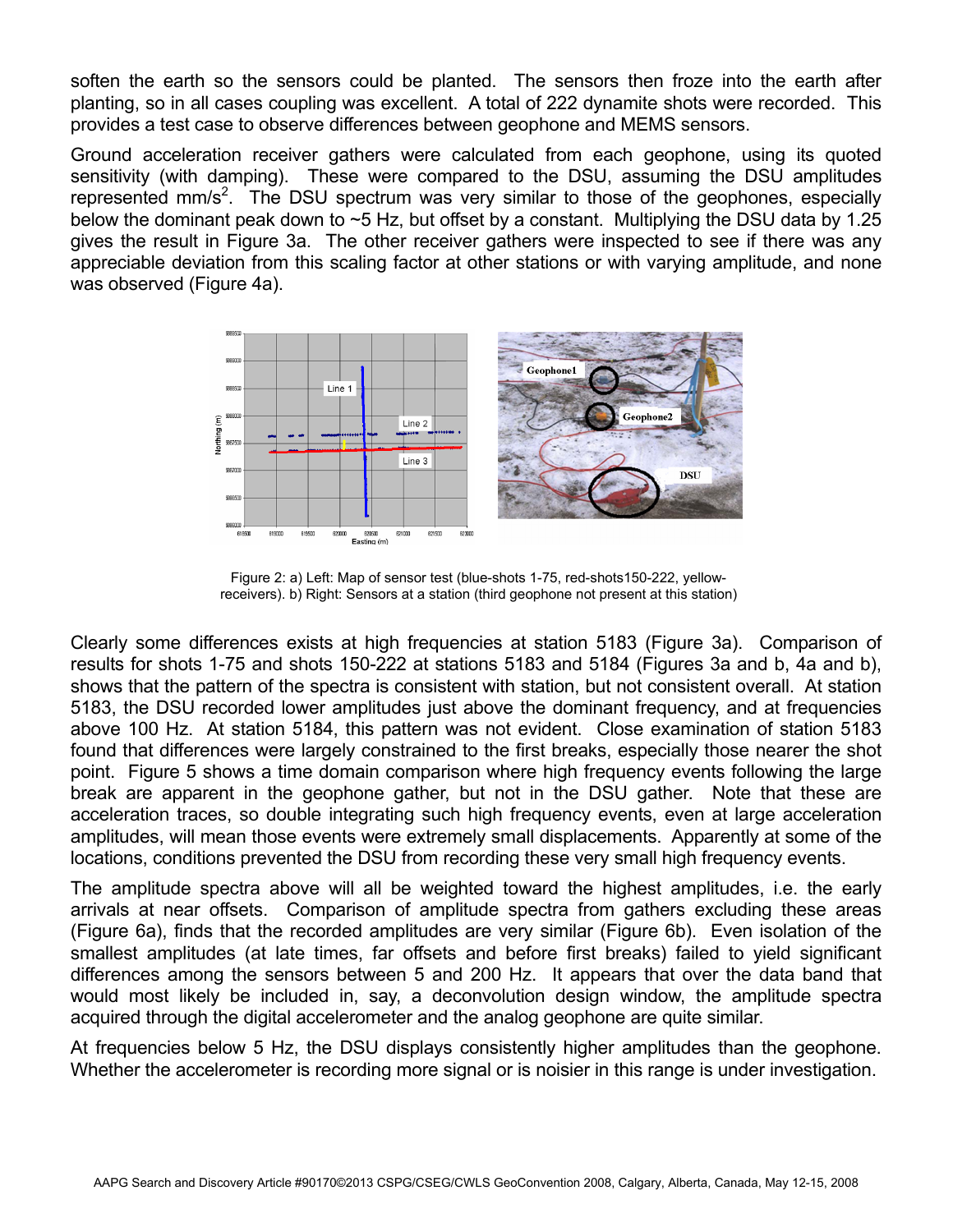### **Conclusions**

Generally, the two types of sensors appear to both record ground motion similarly. If data from the two sensor types must be merged, a scaling factor based on matching amplitude spectra should be found. The spectra should be broadly similar once the appropriate scaling is found, especially around the dominant frequency. We do observe some differences in the data related to high frequencies, very low frequencies, and near the first breaks.

#### **Acknowledgements**

Thanks to the CREWES sponsors for their support of research in advanced seismic methods.

#### **References**

Dragoset, B. and Gabitzsch, J. [2007] Introduction to this special section: Low-frequency seismic. The Leading Edge, **26**(1), 34- 35.

Laine, J. and Mougenot, D. [2007] Benefits of MEMS based seismic accelerometers for oil exploration. Solid-state Sensors, Acuators and Microsystems Conference, 2007 (Transducers 2007), 1473-1477.

Maxwell, P., Tessman, J. and Reichert, B. [2001] Design through to production of a MEMS digital accelerometer for seismic acquisition. First Break, **19**(3), 141-144.

Mougenot, D. and Thorburn, N. [2004] MEMS-based 3C accelerometers for land seismic acquisition: Is it time? The Leading Edge, **23**(3), 246-250.